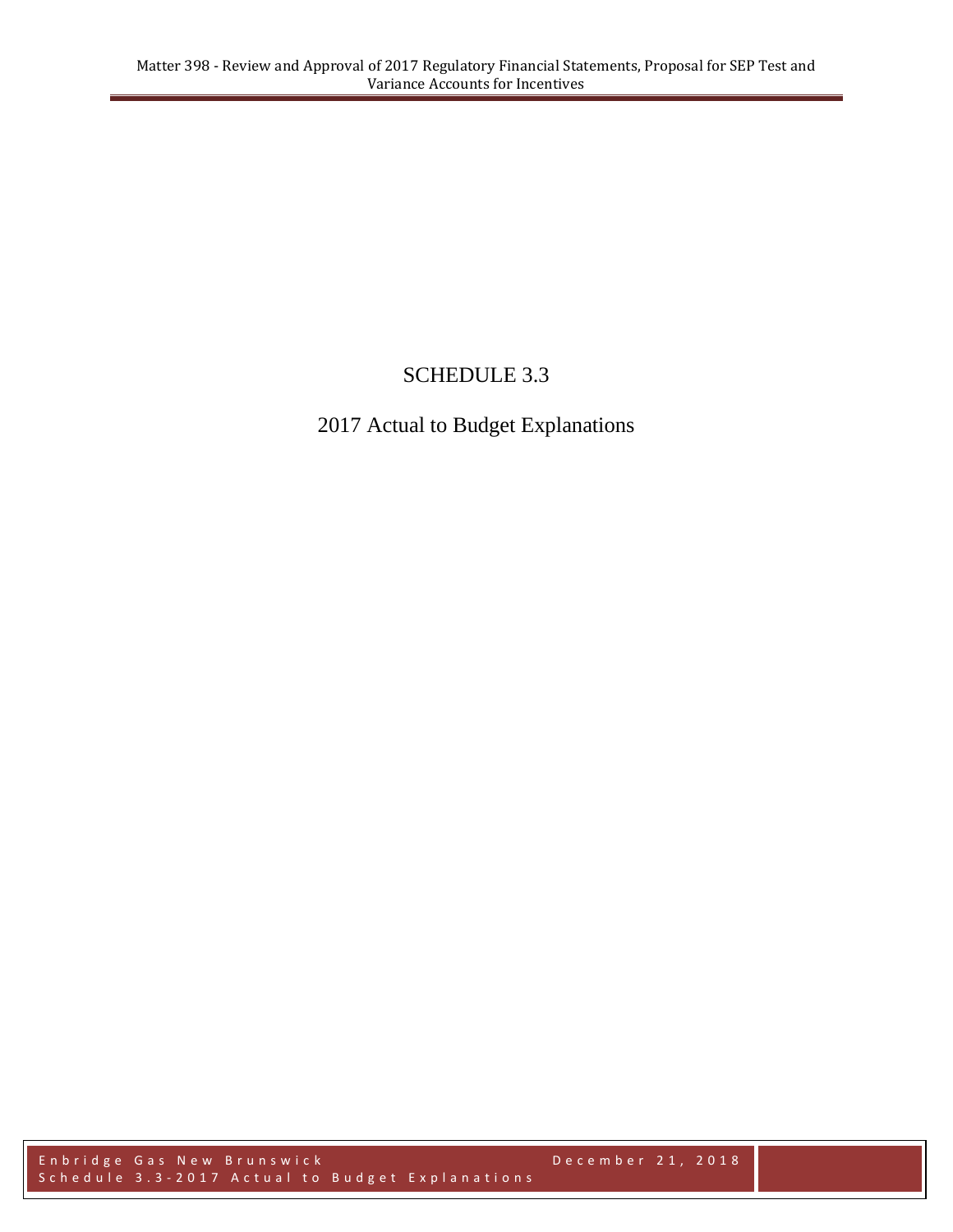# **2017 Actual to Budget Explanations**

#### **Overview**

For comparative purposes, variance explanations compare 2017 Actuals to the 2017 Budget.

#### **Revenue**

- The table below summarizes EGNB's 2017 gas distribution revenue, miscellaneous operating
- revenue, allowance for funds used during construction ("AFUDC") and services and inspection
- margin with comparisons to the 2017 Budget.

#### Table 1 **Revenue**

|      |                                              | (1)  |                         | (2) |          | $(3)=(1)-(2)$ |       |
|------|----------------------------------------------|------|-------------------------|-----|----------|---------------|-------|
| Line |                                              | 2017 |                         |     | 2017     |               | 2017  |
| No.  | (in thousands of dollars)                    |      | Actual<br><b>Budget</b> |     | Variance |               |       |
| 1    | <b>Operating Revenue</b>                     |      |                         |     |          |               |       |
| 2    | <b>Gas Distribution</b>                      | \$   | 43,760                  | \$  | 43,941   | \$            | (181) |
| 3    | Miscellaneous                                |      | 931                     |     | 945      |               | (14)  |
| 4    | Allowance for Funds Used During Construction |      | 19                      |     | 17       |               | 2     |
| 5    |                                              |      | 44,710                  |     | 44,903   |               | (193) |
| 6    | Services & Inspection                        |      |                         |     |          |               |       |
| 7    | Revenue                                      |      | 647                     |     | 637      |               | 10    |
| 8    | Cost of Goods Sold                           |      | (395)                   |     | (389)    |               | (6)   |
| 9    |                                              |      | 252                     |     | 248      |               | 4     |
| 10   | Total Revenue                                | \$   | 44,962                  | \$  | 45,151   | \$            | (189) |

# Operating Revenue

 Gas Distribution Revenue: gas distribution revenues ended 2017 \$181K under budget due to warmer than normal weather (\$832K), partially offset by higher consumption (\$642K) and contract demand (\$9K).

13 • Miscellaneous Operating Revenue: miscellaneous revenues ended 2017 \$14K under budget primarily due to lower late payment charges collected from customers (\$137K) and other customer charges and fees (\$6K), partially offset by higher interest income (\$97K) and ABC income (\$31K).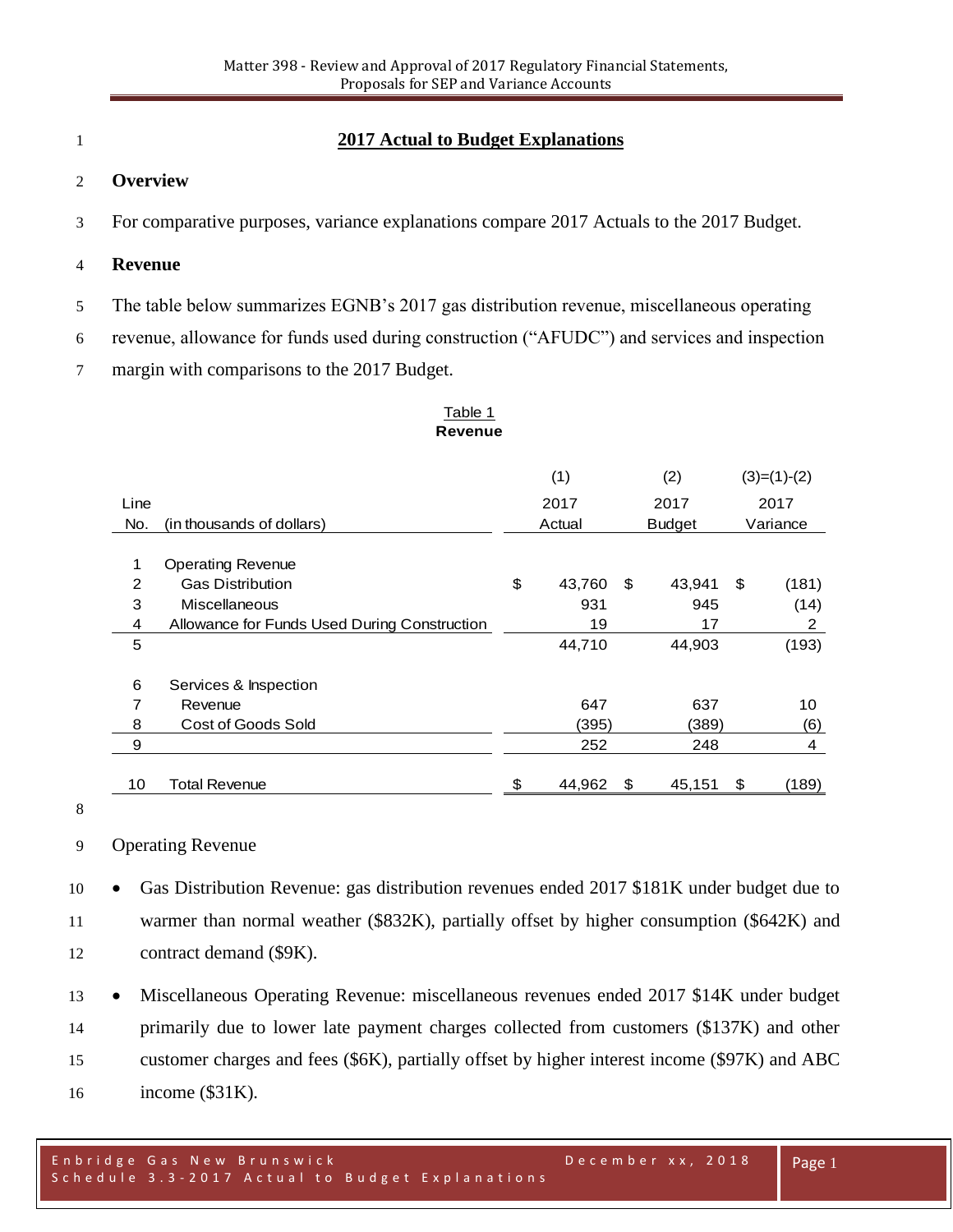- 1 AFUDC was \$2K over budget, primarily due to higher than budgeted monthly balances in 2 the CWIP account, on which AFUDC is calculated on.
- 3 Services & Inspection Margin was \$4K over budget primarily due to higher revenues from 4 protection plans (\$10K), partially offset by higher protection plan costs (\$6K).

# 5 **Expenses**

6 Below is a summary of EGNB's 2017 operating and maintenance expenses, bad debt expense,

7 amortization of property, plant and equipment, municipal and other taxes, interest on amounts

8 due to associates and affiliates and other interest and amortization of deferred development costs

9 with comparisons to the 2017 Budget.

### Table 2 **Operating Expenses**

|                                               | (1)                                                                                          |        | (2)                     |        | $(3)=(1)-(2)$                   |         |
|-----------------------------------------------|----------------------------------------------------------------------------------------------|--------|-------------------------|--------|---------------------------------|---------|
|                                               |                                                                                              |        |                         |        | 2017                            |         |
| (in thousands of dollars)                     |                                                                                              | Actual |                         |        | Variance                        |         |
|                                               |                                                                                              |        |                         |        |                                 |         |
| <b>Operating Expenses</b>                     |                                                                                              |        |                         |        |                                 |         |
| Operating and Maintenance Expenses            | \$                                                                                           | 13,545 | \$                      | 13,947 | - \$                            | (402)   |
| <b>Bad Debt Expense</b>                       |                                                                                              | 108    |                         | 278    |                                 | (170)   |
|                                               |                                                                                              |        |                         |        |                                 |         |
| Amortization of Property, Plant and Equipment |                                                                                              | 5,971  |                         | 6,235  |                                 | (264)   |
|                                               |                                                                                              |        |                         |        |                                 |         |
| Municipal and Other Taxes                     |                                                                                              | 1,248  |                         | 1,241  |                                 | 7       |
|                                               |                                                                                              |        |                         |        |                                 |         |
| Interest on Amounts Due to Associates and     |                                                                                              |        |                         |        |                                 |         |
| Affiliates and Other Interest                 |                                                                                              | 6,977  |                         | 7,267  |                                 | (290)   |
|                                               |                                                                                              |        |                         |        |                                 |         |
|                                               |                                                                                              | 196    |                         | 100    |                                 | 96      |
|                                               |                                                                                              |        |                         |        |                                 |         |
|                                               |                                                                                              |        |                         | 2,922  |                                 | (9)     |
|                                               |                                                                                              |        |                         |        |                                 |         |
|                                               | \$                                                                                           |        | \$                      |        | \$                              | (1,032) |
|                                               | <b>Other Expenses</b><br>Amortization of Deferred Development Costs<br><b>Total Expenses</b> |        | 2017<br>2,913<br>30,958 |        | 2017<br><b>Budget</b><br>31,990 |         |

10

# 11 Operating and Maintenance ("O&M") Expenses

12 EGNB manages its O&M expenses at an aggregate level where EGNB will try to offset

13 increased costs in certain areas with cost reductions or savings in other areas of the organization.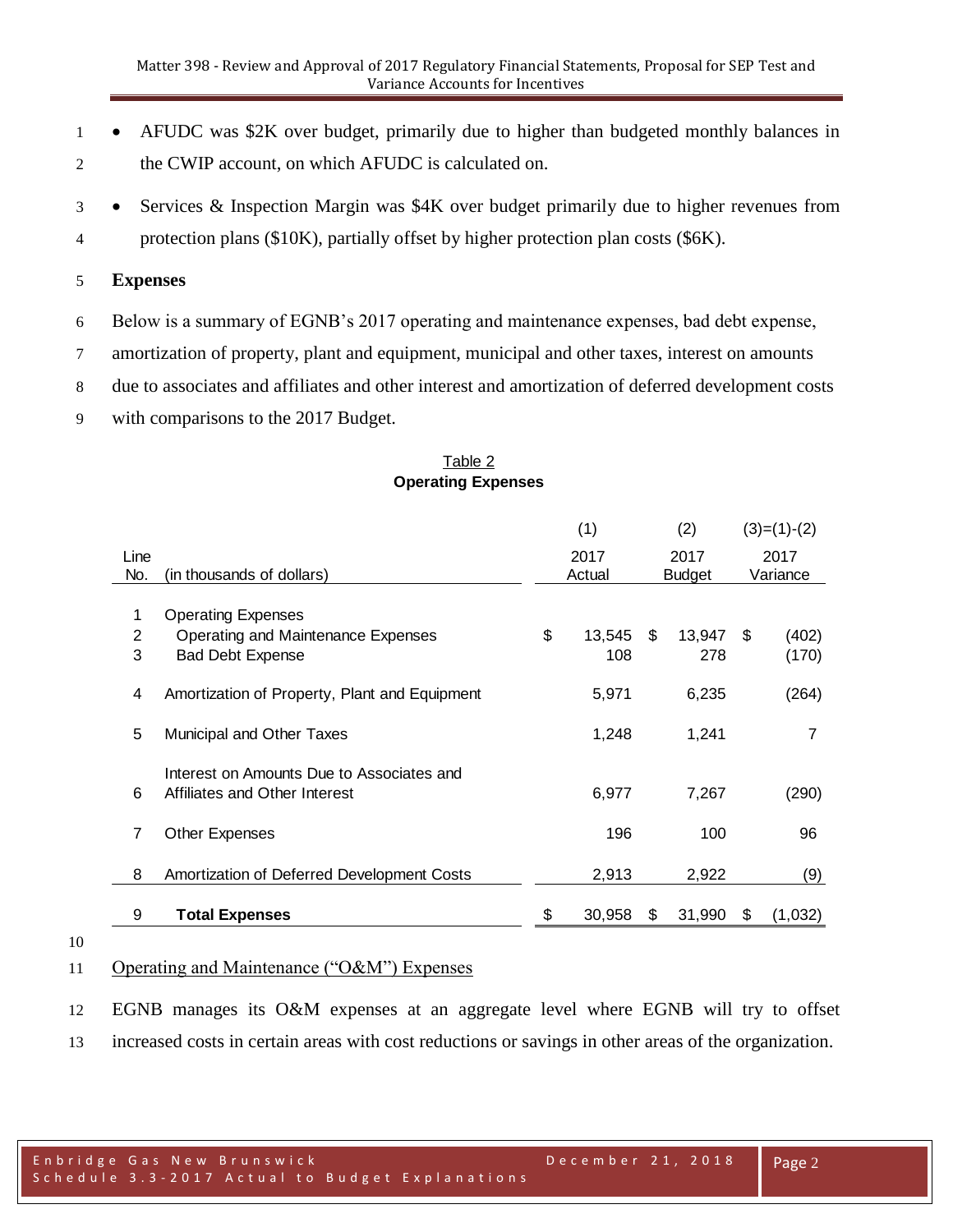- EGNB has grouped its O&M expenses based on major cost categories rather than departments,
- as seen in the regulatory financial statement format filed with the Board.
- 

# Table 3 **Operating and Maintenance Expenses**

|      |                                              | (1)          | (2)           |      | $(3)=(1)-(2)$ |
|------|----------------------------------------------|--------------|---------------|------|---------------|
| Line |                                              | 2017         | 2017          |      | 2017          |
| No.  |                                              | Actual       | <b>Budget</b> |      | Variance      |
|      |                                              |              |               |      |               |
| 1    | <b>Labour and Benefits</b>                   | \$<br>8,743  | \$<br>8,187   | - \$ | 556           |
| 2    | <b>Admin/Office Expenses</b>                 | 328          | 297           |      | 31            |
| 3    | <b>Computer and Telecom Services</b>         | 304          | 352           |      | (48)          |
| 4    | <b>Professional Consulting</b>               | 1,229        | 1,461         |      | (232)         |
| 5    | Travel and Training                          | 194          | 145           |      | 49            |
| 6    | Advertising and Promotions                   | 725          | 673           |      | 52            |
| 7    | <b>Incentives</b>                            |              | 100           |      | (100)         |
| 8    | <b>Tools and Safety</b>                      | 281          | 210           |      | 71            |
| 9    | Fleet                                        | 367          | 413           |      | (46)          |
| 10   | <b>Facilities</b>                            | 672          | 683           |      | (11)          |
| 11   | Insurance                                    | 137          | 171           |      | (34)          |
| 12   | <b>NBEUB Assessments</b>                     | 402          | 531           |      | (129)         |
| 13   | <b>Corporate Allocations</b>                 | 1,230        | 1,063         |      | 167           |
| 14   | Service Level Agreements                     | 807          | 1,385         |      | (578)         |
| 15   | Gas Transportation and Related Activities    | 1,574        | 1,794         |      | (220)         |
| 16   | <b>Total O&amp;M Prior to Capitalization</b> | 16,993       | 17,465        |      | (472)         |
| 17   | Property, plant & equipment                  | 3,448        | 3,517         |      | (69)          |
| 18   | <b>Total Capitalized</b>                     | 3,448        | 3,517         |      | (69)          |
| 19   | <b>Total O&amp;M Expenses</b>                | \$<br>13,545 | \$<br>13,948  | \$   | (403)         |

 EGNB's 2017 O&M expenses ended the year \$472K, or 0.3%, under budget, with the drivers for this variance being:

 Labour and Benefits are \$556K over budget due to higher pension costs (\$314K), salaries 8 and other compensation (\$251K), and relocation and recruitment costs (\$6K), offset by employee training and development (\$15K).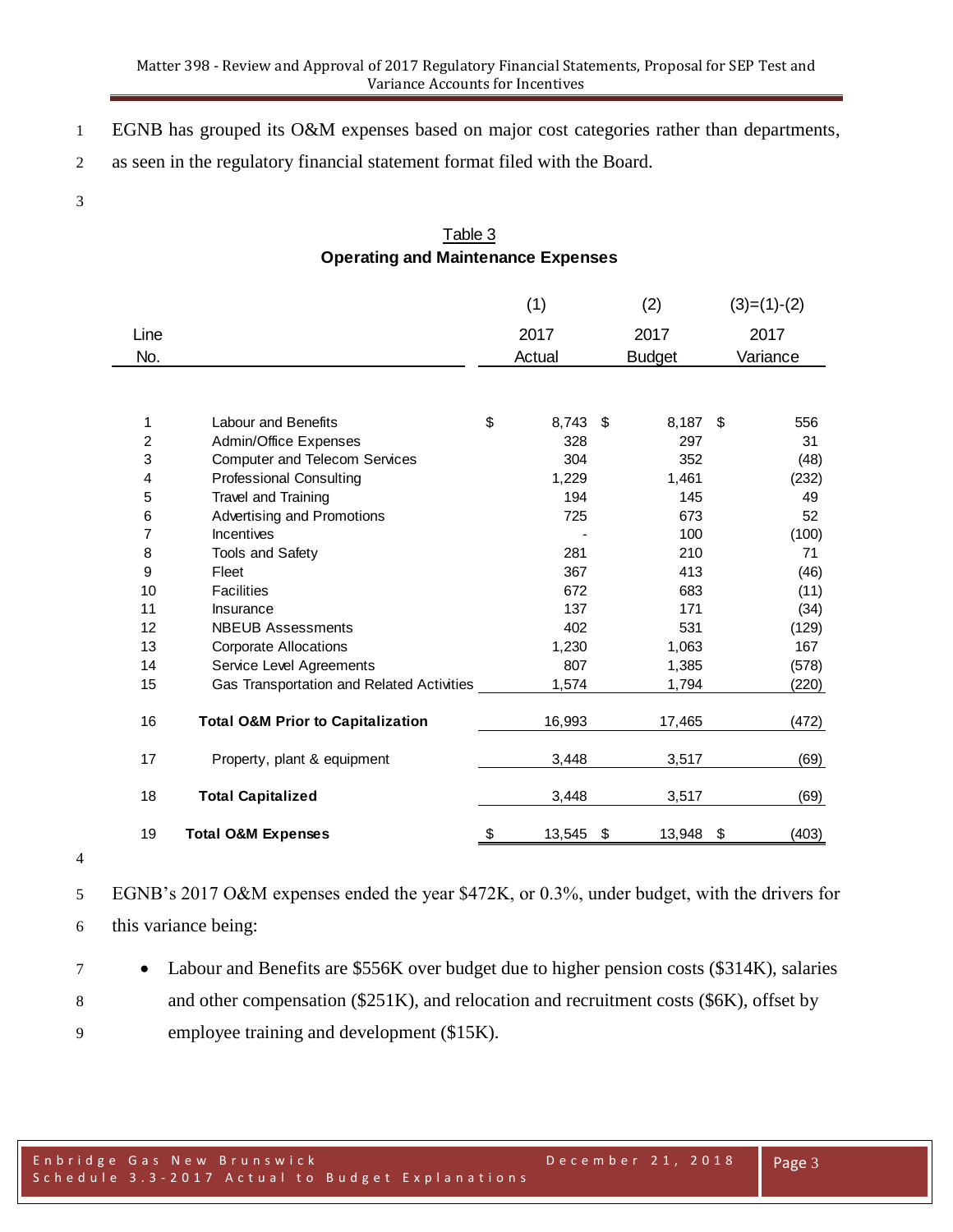- 1 Admin/Office Expenses are over budget by \$31K due to higher materials and office 2 supplies (\$62K) and corporate activities (\$7K), offset by lower postage and courier costs 3 (\$38K).
- 4 Computer and Telecom Services ended 2017 under budget by \$48K due to decreased IT 5 software maintenance costs (\$35K) and telecom services costs (\$19K), offset by higher 6 cell phone costs  $(\$5K)$  and computer equipment supplies  $(\$1K)$ .
- 7 Professional Consulting expenses are under budget by \$232K due to lower contract 8 services (\$65K), audit expenses (\$63K), legal fees (\$56K), director fees (\$38K) and other 9 professional services (\$10K).
- 10 Travel and Training is over budget by \$49K due to an increase in airfare, 11 accommodations and meals costs (\$34K), ground transportation costs (\$8K) and 12 conference and training costs (\$7K).
- 13 Advertising and Promotions ended 2017 over budget by \$52K due to increased 14 sponsorships (\$127K), offset by lower advertising spending costs (\$75K).
- 15 Tools and Safety are over budget by \$71K due to increased tool costs (\$74K), public 16 awareness costs (\$22K), and Right of Way fees (\$4K), offset by lower uniform and 17 protective clothing costs (\$29K).
- 18 Fleet ended 2017 under budget by \$46K due to lower fuel and maintenance costs (\$44K) 19 and leasing costs (\$2K).
- 20 Facilities are under budget by  $$11K$  due to lower utility costs ( $$9K$ ) and rent costs ( $$4K$ ), 21 offset by increased office repairs and maintenance costs (\$2K).
- 22 Insurance ended 2017 under budget by \$34K due to lower premiums associated with 23 automobile insurance (\$25K), liability insurance (\$9K), and executive risk insurance 24 (\$4K), offset by lower broker insurance (\$3K) and fiduciary risk (\$1K).
- 25 NBEUB Assessments ended the year under budget by \$129K due to lower than 26 anticipated hearing activity and Public Intervenor costs.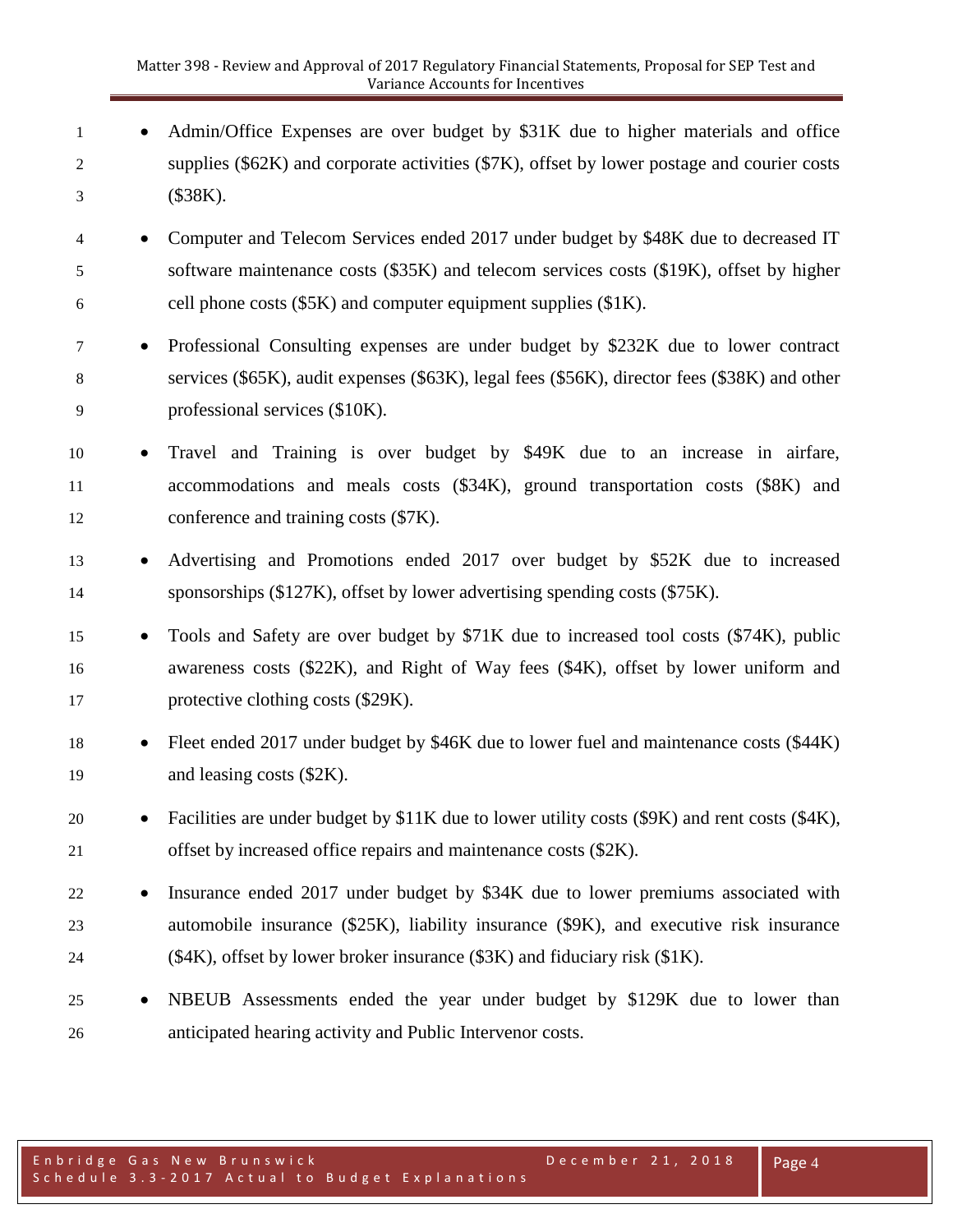- 1 Corporate Allocations are over budget by \$167K primarily due to increased corporate information technology (\$140K) and total compensation (\$56K), offset by lower corporate shared services (\$29K).
- Service Level Agreements (SLA) are lower than budget by \$578K primarily due to higher recoveries (\$392K) and reduced services from Enbridge Gas Distribution (\$186K).
- Gas Transportation and Related Activities are lower by \$220K due to lower tolls for capacity on the Maritimes and Northeast Pipeline (\$202K) and higher than anticipated recoveries on the Firm Service Agreement (\$18K).

 Amounts capitalized to Property, Plant and Equipment are \$69K under budget due to aggregate O&M spending in cost centers differing from budgeted spend and the associated different capitalization rates for each cost center.

# Other Operating Expenses

 Bad Debt Expense is \$170K under budget due to reduced distribution revenue and gas sales on which bad debts are calculated. EGNB has also implemented tighter controls on accounts receivable balances.

 Amortization of Property, Plant and Equipment is \$264K under budget primarily due to the timing and nature of capital expenditures (\$217K) and asset retirement before fully depreciated (\$33K).

 Municipal and Other Taxes is \$7K over budget due to increases in pipe length (\$4K) and an increase in property tax rates (\$4K).

- Interest on Amounts Due to Associates and Affiliates and Other Interest are \$290K under budget due to the regulated cost of debt rate being lower than budget by 0.19% and a \$2.4 million reduction in total rate base which includes \$1.17 million disallowed per Matter 371.
- Other Expenses is \$96K over budget due to receivables and inventory write downs (\$140K) offset by reduced spending for retention program (\$44K).
- Amortization of Deferred Development Costs is \$9K under budget due to lower than budgeted capital spend for software.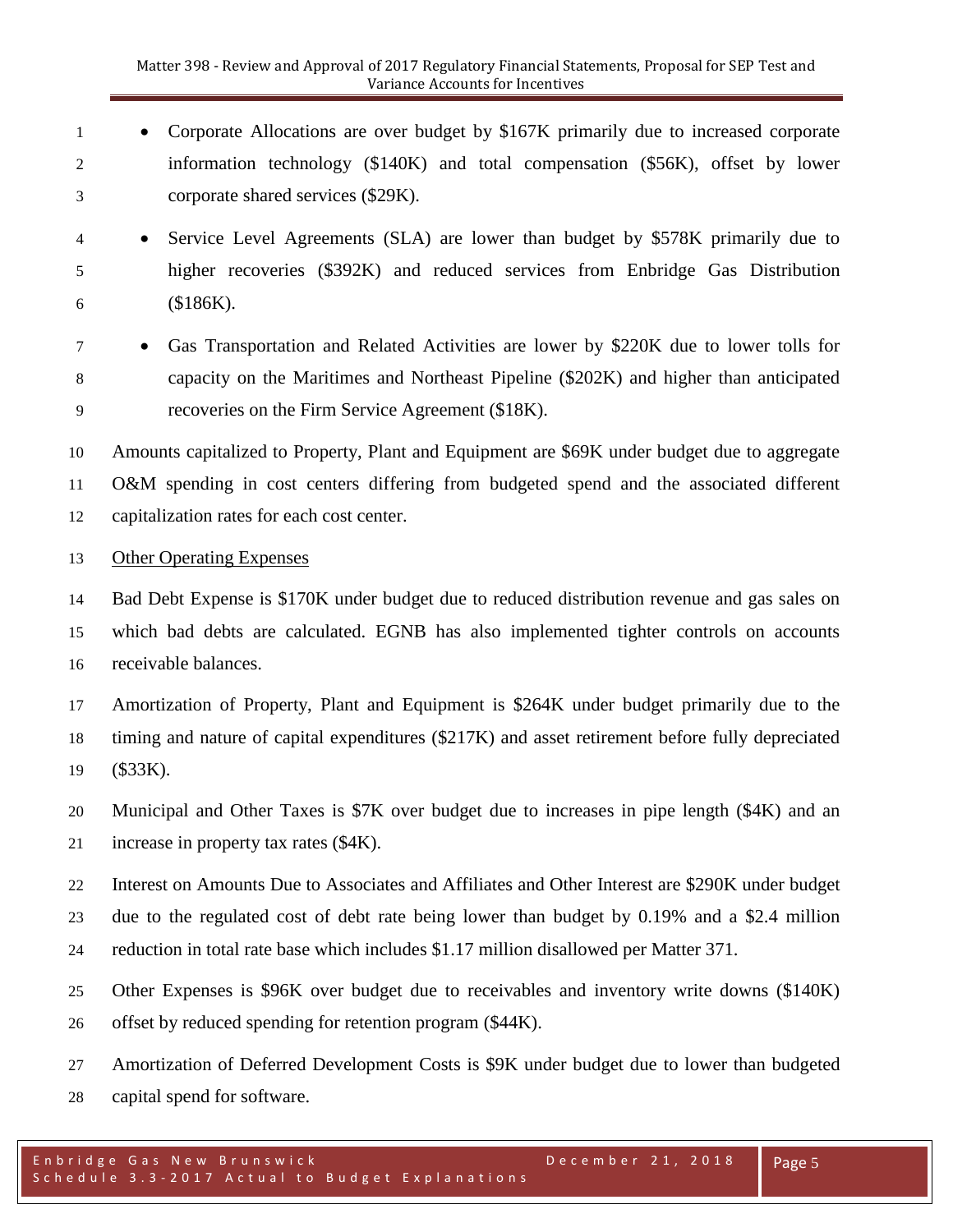# **Rate Base**

- Information with respect to EGNB's year-end Rate Base and the levels of Property, Plant and
- Equipment, Development O&M capitalized costs, Working Capital allowance and other
- elements within rate base are provided below.

### Table 4 **Rate Base**

|      |                                   | (1)           |    | (2)           |      | $(3)=(1)-(2)$ |
|------|-----------------------------------|---------------|----|---------------|------|---------------|
| Line |                                   | 2017          |    | 2017          |      | 2017          |
| No.  | (in thousands of dollars)         | Actual        |    | <b>Budget</b> |      | Variance      |
| 1    | Property, plant and equipment     | \$<br>174,579 | \$ | 176,294       | - \$ | (1,715)       |
| 2    | Development O&M capitalized costs | 86,034        |    | 86,034        |      |               |
| 3    | Franchise fee                     | 125           |    | 125           |      |               |
| 4    | Deferred costs                    | 1,076         |    | 1,314         |      | (238)         |
| 5    | Term deposit                      | 2,965         |    | 2,969         |      | (4)           |
| 6    | Working capital allowance         | 1,377         |    | 1,578         |      | (201)         |
|      | <b>Regulatory Deferral</b>        |               |    |               |      |               |
| 8    | Rate Base                         | 266,156       | S  | 268,314       | \$   | (2, 158)      |

#### 

 Property, Plant and Equipment is \$1.7 million under budget primarily due to reduction in rate base as per decision in Matter 371 (\$1.17 million) and the timing of the opening balances from budget to actual (\$719K), offset by net change in plant (\$179K).

- Intangible Software is \$238K under budget primarily due to lower than budgeted capital spend for software (\$175K) and the timing of the opening balances from budget to actual (\$63K).
- Working Capital Allowance is \$201K under budget in 2017, primarily due to lower than budgeted prepaid expense balance (\$175K) and inventory balances (\$26K).

# **Other Regulated Assets & Liabilities**

Information with respect to EGNB's Other Regulated Assets & Liabilities is provided below.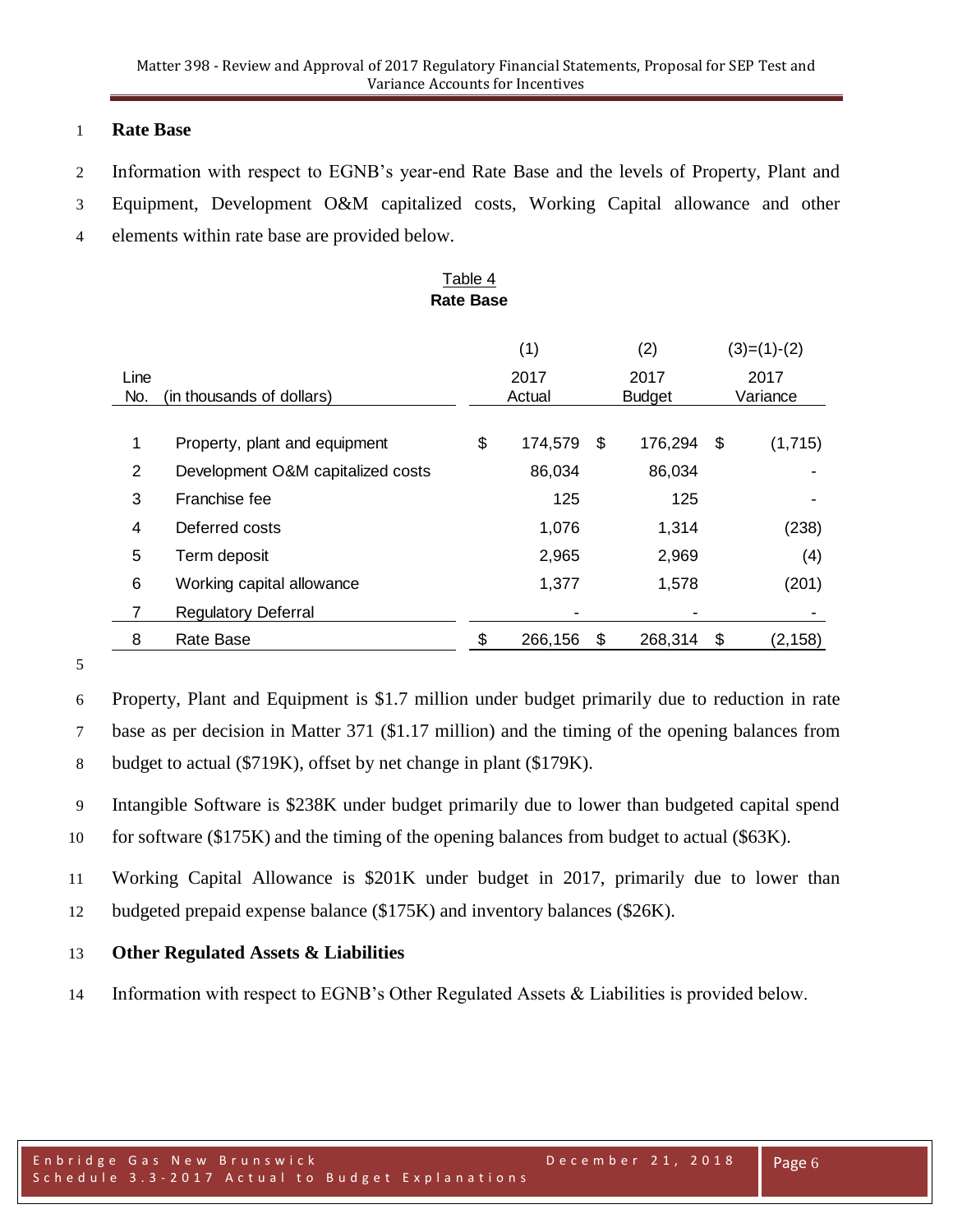| Table 5                                         |
|-------------------------------------------------|
| <b>Other Regulated Assets &amp; Liabilities</b> |

|      |                                                | (1)  |        | (2)           |        | $(3)=(1)-(2)$ |         |
|------|------------------------------------------------|------|--------|---------------|--------|---------------|---------|
| Line |                                                | 2017 |        | 2017          |        | 2017          |         |
| No.  | (in thousands of dollars)                      |      | Actual | <b>Budget</b> |        | Variance      |         |
|      |                                                |      |        |               |        |               |         |
| 1    | <b>Other Regulated Assets</b>                  |      |        |               |        |               |         |
| 2    | Cash and Short Term Investments                | \$   | 2,788  | \$.           | 8,438  | \$            | (5,650) |
| 3    | Accounts Receivable                            |      | 21,619 |               | 8,108  |               | 13,511  |
| 4    | Inventory                                      |      | 1,043  |               | 1,047  |               | (4)     |
| 5    | Long term Receivable                           |      | 725    |               | 373    |               | 352     |
| 6    | <b>Total Other Regulated Assets</b>            | \$   | 26,175 | S.            | 17,966 | \$            | 8,209   |
|      |                                                |      |        |               |        |               |         |
| 7    | <b>Other Regulated Liabilities</b>             |      |        |               |        |               |         |
| 8    | Due to Affliated Companies                     | \$   |        | \$            |        | \$            |         |
| 9    | <b>Accounts Payable</b>                        |      | 9,052  |               | 2,542  |               | 6,510   |
| 10   | Long Term Payable                              |      | 561    |               | 333    |               | 228     |
| 11   | Long Term Deferred Post Employment Liabilities |      | 1,967  |               | 1,677  |               | 290     |
|      |                                                |      |        |               |        |               |         |
| 12   | <b>Total Other Regulated Liabilities</b>       | S    | 11,580 | S             | 4,552  | \$            | 7,028   |

Other Regulated Assets & Liabilities are a function of the annual operations of EGNB and

fluctuate with changes in operating revenues and expenses.

# **Cost of Capital Summary**

Information with respect to EGNB's Cost of Capital is provided below.